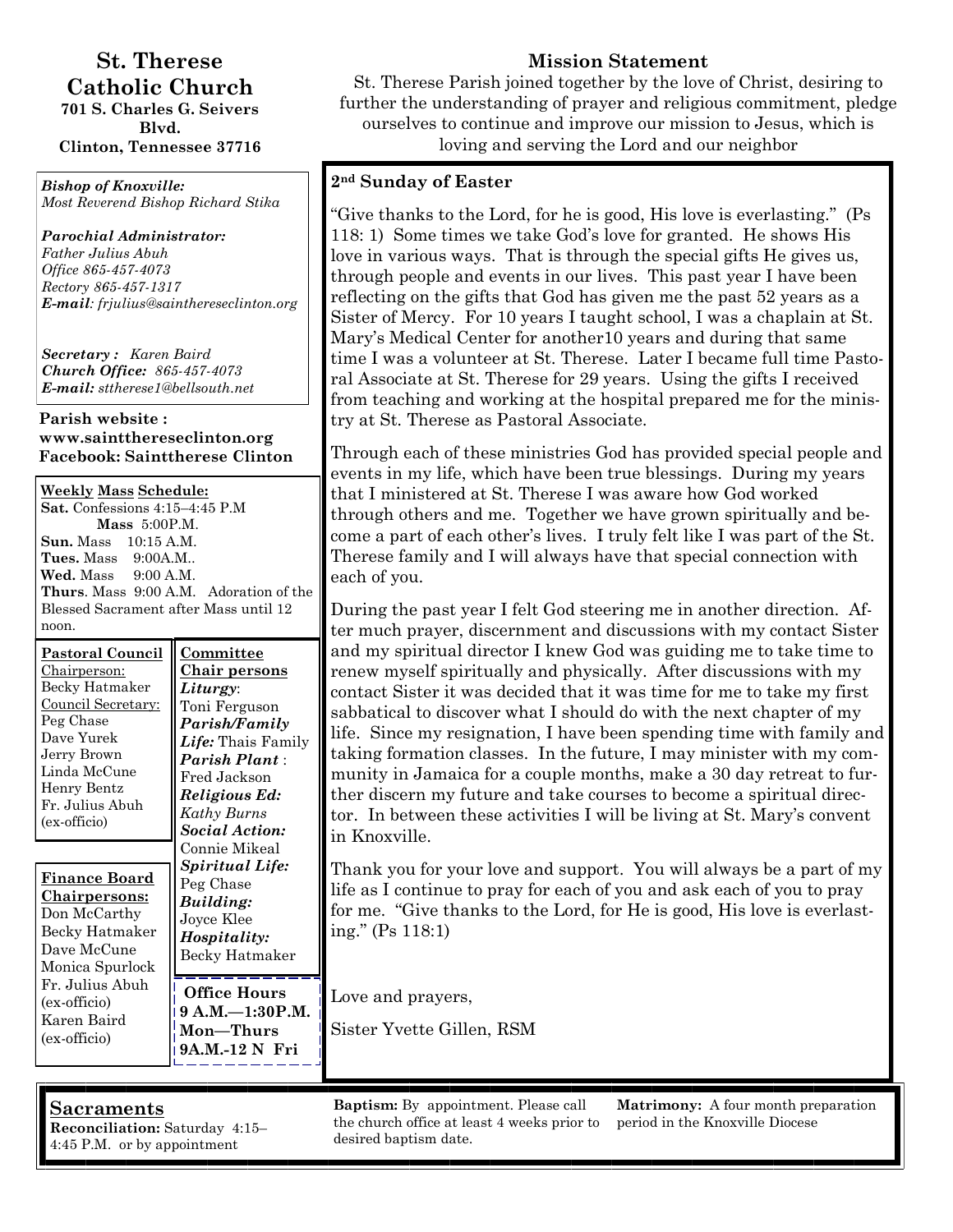| St.                                  | <b>Therese</b>                                              | Operating                                                 | <b>Budget</b>                                             |                                                                              |
|--------------------------------------|-------------------------------------------------------------|-----------------------------------------------------------|-----------------------------------------------------------|------------------------------------------------------------------------------|
| Offertory<br>Collection<br>Last Week | Offertory<br>Collections<br>for the month<br>of $Jan. 2013$ | Offertory<br>Collections<br>for the month<br>of Feb. 2013 | Offertory<br>Collections for<br>the month of<br>Mar. 2013 | Monthly<br>Offertory<br><b>Budget for</b><br><b>Fiscal Year</b><br>2012-2013 |
| \$4,067.00                           | \$17,808.00                                                 | \$11,510.00                                               | \$14,558.00                                               | \$16,500.00                                                                  |

Sincere thanks for your financial stewardship in support of our ministries at St. Therese. If you would like more information about the budget please call the church office or contact a member of the Finance Board.

*Fr. Julius*

## Thank You

Jerry & I wish to thank everyone for all the prayers, cards, food and support offered to us during my recent surgery and recovery. We appreciate the loving, caring community of St. Therese

*Annette Brown*

#### **The St. Therese CCW Tea has been postponed until later**

**Mark your calendars**— Dr. Fran Pisano will demonstrate the correct use of the AED system. Also a representative from the Child Advocacy Center of Anderson County will be here on Monday April 8th. This presentation is sponsored by the St. Therese Women 's Group. All parish members are welcome to attend.

**We need your help** for the Rummage sale. Please bring your donations to the church hall We also need help sorting and pricing on April 17th and 18th

Belk Charity Sale Tickets will be on sale after Mass on April 13&14 and April 20 & 21. Proceeds will go to Religious Education.

# **Please turn your Rice Bowls in by April 21st.**

**Junior Legion of Mary** will begin meeting on April 27th Permission slips are available in the church hall. Contact Sister Lillian for more information—606-304-8725

**Remember to bring in your used books and CD's**

**Ministries Apr. 13&14** Lector **Sat.** *Toni Ferguson*  **Sun.** *B. Lauer*  **Servers Sat.** *J. Carter, S. Carter, S. Carter, T. Gudina,*  **Sun.** *A. Govelitz, M. Giovelitz, A. Hundley, B. Milne*  Extra ordinary Ministers of Holy Communion **Sat.** *F. Jackson, D. Yurek, G. Krebs*  **Sun.** *C. Hundley, B. Hunt, L. McCune*  **Ushers** 

**Sat**. *J. Ferguson, D. McCarthy*  **Sun.** *C. Lockard, D. McCune* 

## Cantor

**Sat.** *T. Ferguson Sun. M. Tuskan*  Music **Sat.** *L. Wyman*  **Sun***. M. Tuskan* 

If you are unable to minister on the assigned date please find your own replacement.

#### <u> PARTALARA RARARARARARARARARARARA</u> **Mass Intentions**

**Apr. 6 thru Apr.14**

 **Sat. 4/6 \***People of St. Therese **Sun. 4/7** + Burt Paynter by George & Jenny Paynter

**Tues. 4/9** +Mel Chase by Raymond & Terri Cleis **Wed. 4/10**  Fr. Julius & his family By John & Alice Barnes **Thurs. 4/11** No Mass Communion Service **Fri. 4/12**  No Mass Communion Service **Sat. 4/13 +**Mel Chase by Ronnie & Monica Spurlock **Sun. 4/14** People of St. Therese

Karamananananananananananananananan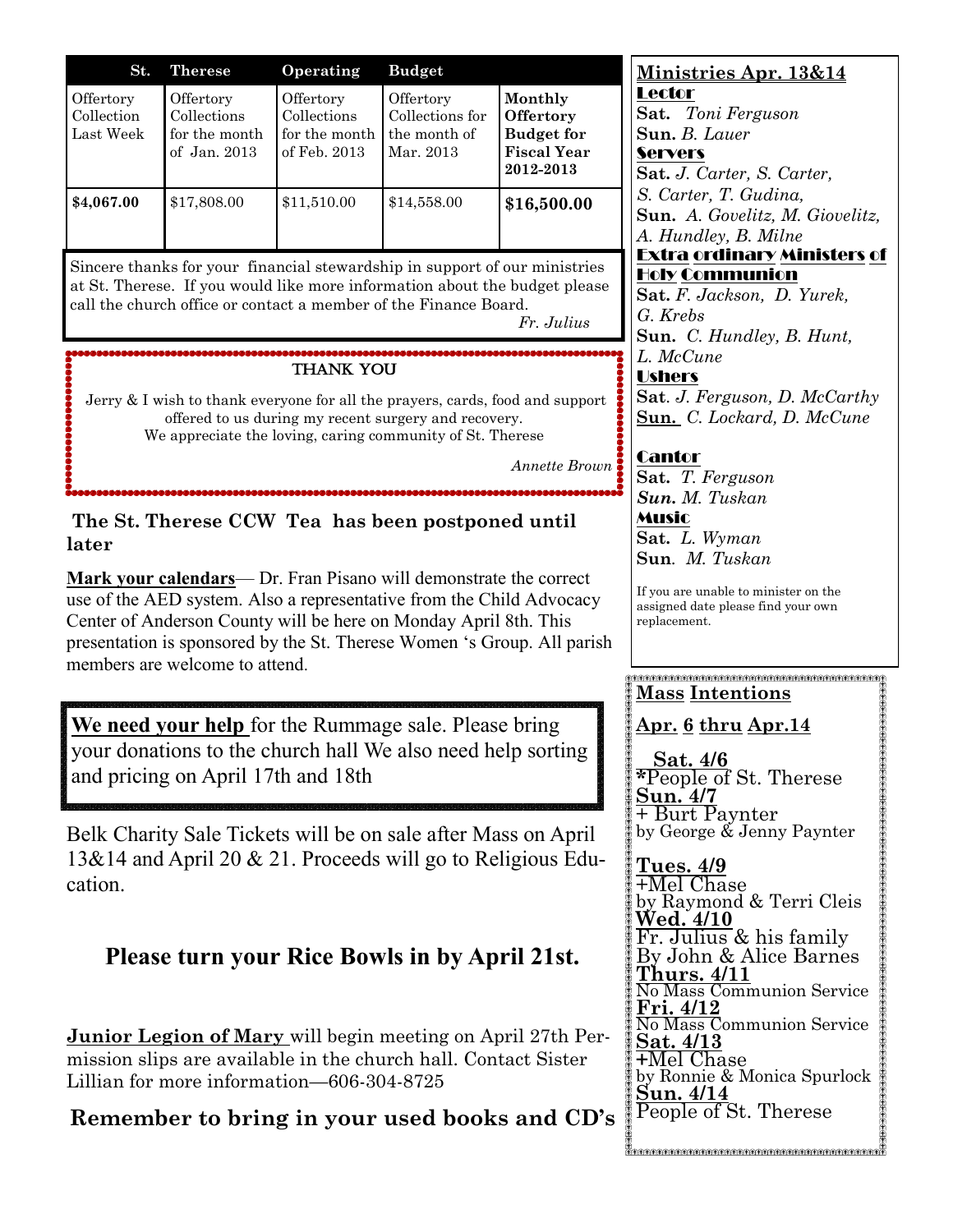PLEASE REMEMBER IN YOUR PRAYERS: *Kristin Schramm, Louise Kendra, Rocky May, Helen Beckner, Patrice Thompson, Katie York, Lydia Hatmaker, Louise Poly, Heather Phillips, Sandy Boles, Marcella Henn Miranda Lawrence, Barbara Bieleski,*

*Jessica Parker, Ron Spurlock, Travis and Tyler Ervin, David Trent, Lee Welty, Jesse Baker, Bradley Adkins, Andrew Adkins , Tyler Buss, Adrian Agbanlog, Jon-Michael Hatmaker who are on military assignment, and for all the other men and women currently serving in the military.* 

## **This Week at St. Therese**

**Mon. 4/8** 6:30 P.M. AED presentation by Dr. Pisano

**Tues. 4/9** *9 A.M. Mass*  **Wed. 4/10** *9 A.M. Mass Afterwards- Legion of Mary*  **Thurs. 4/11**  9 A.M. Communion Service **Fri. 4/12**  *9 A.M. Communion Service*  **Sat.4/13**

> **4**:15 P.M. Confessions **5***P.M. Mass*

**Sun. 4/14**  10:15 A.M. Mass

Remember our parishioners who are in the assisted living and nursing homes : *Louise Kendra* is at Brakebill Nursing Home in Knoxville. *Mary Alice Eisenhauer*  is at Morning Pointe. *Louise Poly*  is in Mabel Rose Estates in Papillion, NE. *Joan Nelson* is at Five Star Residence of Hollywood in Hollywood FL. You can call the church office for these addresses

**0000000000000000000000000000000 Bible Study Next class: Tuesday Apr. 9, 2013** 

500000000000000000000000000000

#### **Celebrations this Week** *Birthdays Anthony Hundley-4/9 George Paynter-4/10 Jenna Carter-4/12 Shannyn Carter-4/12 Bill Dials-4/12* **Anniversaries** *Bob & Laura Lauer-4/12*

*If you do not see your special date above you might need to update your parish registration.*

bo o o o o o o o o o o d

๛๛๛๛๛๛๛๛๛๛๛๛๛๛๛๛๛๛๛๛๛๛๛๛๛๛ **Legion of Mary** Wednesdays after 9 A.M. Mass

*Jr. Legion of Mary-1st meeting will be on April 27th @ 11A.M. Permission slips available in the church hall*

SENIOR **MOMENTS** 

**Apr. 19th—BINGO**  @ St. Joseph @ 10 A.M. (please remember to bring a gift bag \$1 to \$2 in value)

May 3rd –Luncheon — TBA

Watch this box for information about upcoming meetings

# **Next meeting : April 16**

Knights Of Columbus

Π Π I Π  $\overline{\mathbb{I}}$  $\overline{\mathbb{I}}$ 

 $\begin{bmatrix} 1 \\ 2 \end{bmatrix}$  $\mathbb{R}$  **St. Therese Women's Group**  *\*\*\*\*\*\*\*\*\*\*\*\** 

April 8th meeting Speaker Dr. Fran Pisano church hall  $@$  6:30 P.M. \*\*\*\*\*\*

April 19th &20th rummage sale. Set up dates April 17th &18th Start bringing in items . \*\*\*\*\*

April 18-20th Province Convention in Nashville.

#### ,,,,,,,,,,,,,,,,,,,,,,,,,,,,,, **Religious Ed.**

*Preschool through High School Classes meet every Sunday morning at 9:00* 

> **Classes resume on April 7th**

**Children's Offertory Last Week \$7.00**